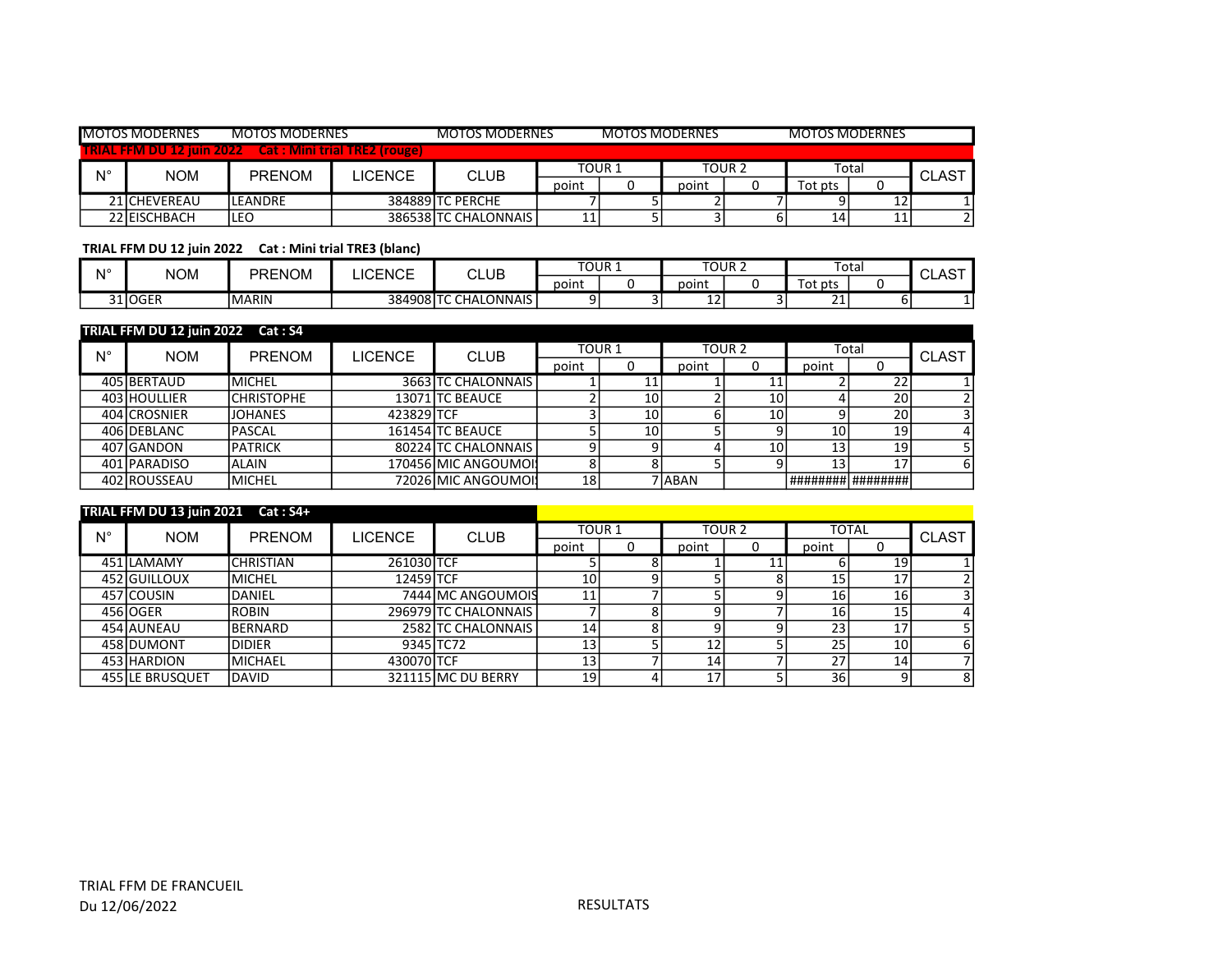|             | TRIAL FFM DU 12 juin 2022 Cat: S3 |                  |                |                      |                   |   |                   |        |       |                 |                 |
|-------------|-----------------------------------|------------------|----------------|----------------------|-------------------|---|-------------------|--------|-------|-----------------|-----------------|
| $N^{\circ}$ | <b>NOM</b>                        | PRENOM           | <b>LICENCE</b> | <b>CLUB</b>          | TOUR <sub>1</sub> |   |                   | TOUR 2 |       | <b>TOTAL</b>    | <b>CLAST</b>    |
|             |                                   |                  |                |                      | point             | 0 | point             | 0      | point | 0               |                 |
|             | 314 DESNOS                        | <b>LIONEL</b>    |                | 8616 MC ST LEONARD   |                   | 8 | h.                | 10     | 15    | 18              |                 |
|             | 312 POTTIER                       | <b>INICOLAS</b>  | 42513 TC72     |                      |                   | 8 |                   | 6      | 15    | 14              | $\overline{2}$  |
|             | 304 LE LES                        | <b>FRANCK</b>    |                | 251606 MC ST LEONARD |                   | 6 |                   | 8      | 15    | 14              | $\vert$ 3       |
|             | 305 LIBEREAU                      | <b>GUILLAUME</b> | 393068 TCF     |                      |                   | 9 | 19                | 6      | 22    | 15              | 4               |
|             | 310 RIGARD                        | PASCAL           |                | 62457 MC PERCHE      | 17                |   |                   | 8      | 23    | 15              |                 |
|             | 309 SIMONIN                       | <b>DOMINIQUE</b> |                | 79439 TC BEAUCE      | 15                |   |                   | 8      | 23    | 12              | $6 \mid$        |
|             | 302 BIENNE                        | JEAN MARC        | 229799 TCF     |                      | 15                |   | q                 | 6      | 24    | 11              |                 |
|             | 307 ANDRE                         | <b>ANTOINE</b>   |                | 184791 MC PERCHE     | 12                |   | 13                | 8      | 25    | 13 <sub>1</sub> | 8 <sup>1</sup>  |
|             | 301 DURAND                        | THIERRY          | 127368 TCF     |                      | 14                |   | 11                |        | 25    | 12              | $\overline{9}$  |
|             | 311 MAITRAT                       | ARNAUD           |                | 254294 MC BERRY      | 12                |   | 16I               |        | 28    | 9               | 10 <sup>1</sup> |
|             | 306 BONIN                         | <b>FRANCK</b>    | 286486 TCF     |                      | 18                |   | 17                |        | 35    |                 | 11              |
|             | 308 CRENIN                        | EMMANUEL         |                | 171100 MC PERCHE     | 27                | 4 | 15 <sup>1</sup>   |        | 42    |                 | 12              |
|             | 313 GOUANELLE                     | LUCAS            |                | 264379 TC CHALONNAIS | 26                |   | $22 \overline{)}$ |        | 48    |                 | 13              |
|             | 303 PELLE                         | laugustin        | 289031 TCF     |                      | 37                |   | 20                | 4      | 57    | 6               | 14              |

## TRIAL FFM DU 12 juin 2022 Cat : S3 +

| $N^{\circ}$ | <b>NOM</b>    | <b>PRENOM</b>   | <b>LICENCE</b> | <b>CLUB</b>         |                 | TOUR <sub>1</sub> |       | TOUR <sub>2</sub> |                 | <b>TOTAL</b>    | <b>CLAST</b> |
|-------------|---------------|-----------------|----------------|---------------------|-----------------|-------------------|-------|-------------------|-----------------|-----------------|--------------|
|             |               |                 |                |                     | point           | 0                 | point | 0                 | point           | υ               |              |
|             | 356 SOYER     | <b>FRANCOIS</b> |                | 26015 MC ST LEONARD | 12              |                   | 12 I  |                   | 24              | 12 <sub>1</sub> |              |
|             | 352 DA SILVA  | <b>JOSE</b>     | 49392 TCF      |                     | 10 <sub>1</sub> |                   | 15    |                   | 25              | 11              |              |
|             | 357 ROUYAU    | <b>ALEXIS</b>   | 302095 TC72    |                     | 18              |                   | 11    |                   | 29              | 12 <sub>1</sub> |              |
|             | 358 AGIN      | <b>JOEL</b>     |                | 1981 TC72           | 15              |                   | 24    |                   | 39 <sub>1</sub> | 10 <sup>1</sup> | 4            |
|             | 359 GALLOU    | <b>ADRIEN</b>   |                | 10912 TC BEAUCE     | 20              |                   | 20I   |                   | 40              | 12 <sub>1</sub> |              |
|             | 355 MATHEZ    | IALAIN          |                | 26876 TC BEAUCE     | 23              |                   | 17    |                   | 40              | 10I             | 6            |
|             | 360 DUVAL     | <b>CYRIL</b>    |                | 9598 MC ST LEONARD  | 22              |                   | 19    |                   | 41              | 11              |              |
|             | 354 VERRIER   | <b>JEROME</b>   | 23838 TCF      |                     | 23              |                   | 19    | 4                 | 42              |                 | 8            |
|             | 351 LEBATTEUX | lwilliam        | 132874 TCF     |                     | 25              |                   | 27    |                   | 52              |                 | 9            |
|             | 353 BOUILLY   | <b>FREDERIC</b> | 251602 TCF     |                     | 23              |                   | 30I   |                   | 53 <sub>1</sub> |                 | 10           |